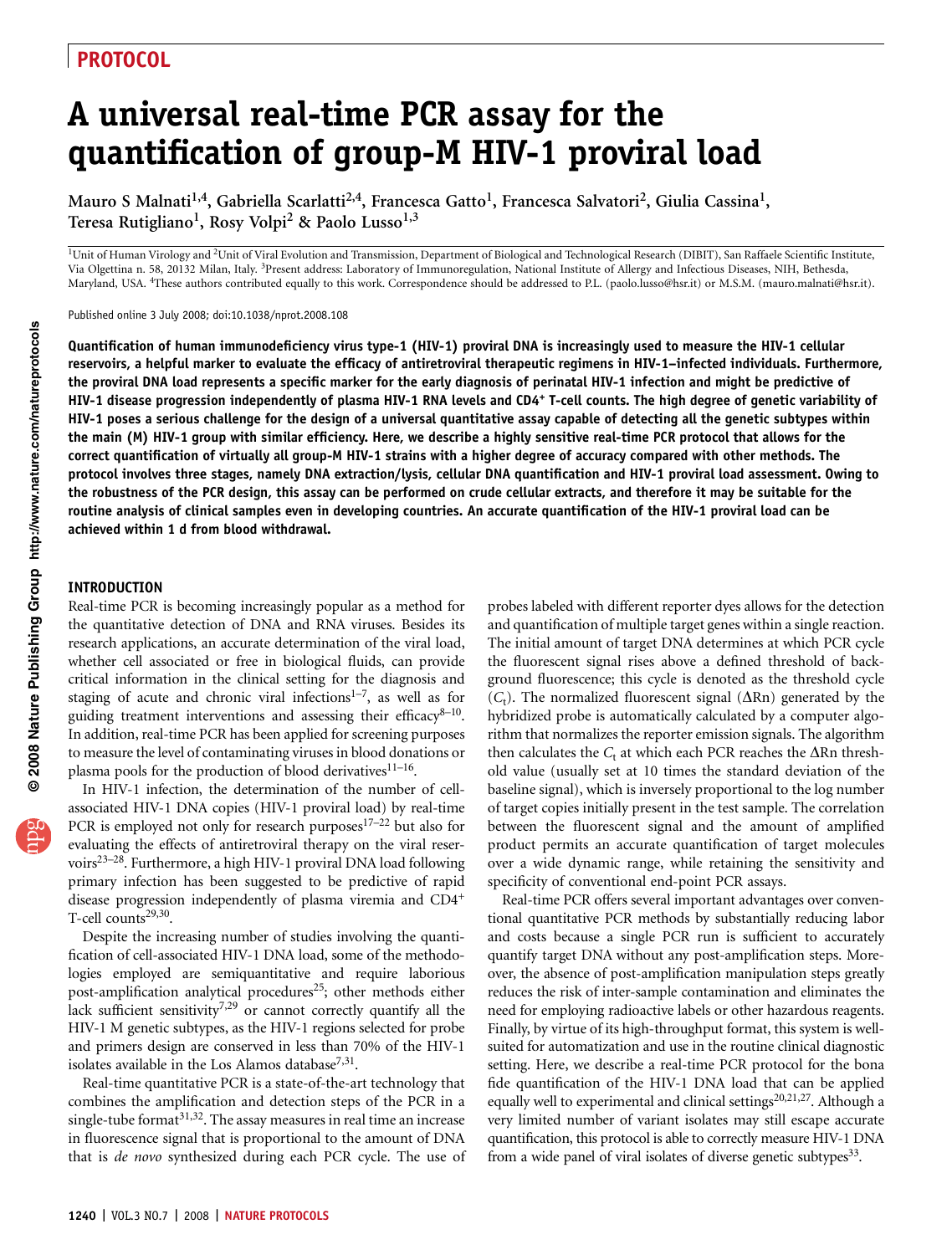#### Experimental design

Protocol overview. Quantification of the HIV-1 proviral DNA is increasingly used in the clinical follow-up of HIV-1–infected individuals. However, due to the high degree of genetic variability of HIV-1, the identification of a PCR amplicon that guarantees the same efficiency of amplification with all the genetic subtypes of the main (M) HIV-1 group represents a major challenge to the design of a universal assay34–36. We have developed an HIV-1 group M-specific quantitative realtime PCR assay that measures the HIV-1 proviral DNA load with a similar degree of sensitivity and accuracy regardless of the viral genetic subtype<sup>20,21,27,33,37</sup>. The success of this protocol for the quantification of HIV-1 proviral DNA relies on the optimized



Figure 1 | Schematic representation of the HIV-1 region selected for the development of the HIV-1 proviral DNA real-time PCR assay.

design of primers and probe, which ensures the correct quantification of virtually all circulating group-M HIV-1 strains. Moreover, this assay is so robust that it can quantify DNA derived from a crude lysate with the same degree of accuracy as with purified DNA.

Assay design. As a starting point, we selected a region spanning parts of the HIV-1 LTR and the gag gene, which is highly conserved among all circulating group-M HIV-1 subtypes (Fig. 1). The selected region is completely conserved in about 91% of the HIV-1 sequences present in the NCBI database (Table 1). A first realtime PCR assay (HIV-1 Standard System) was developed by designing two specific primers, designated as HIV-FOR and HIV-REV, and a probe within the selected LTR-gag region (Fig. 2). To obtain a standard template, DNA was extracted from the T lymphoblastoid cell line 8E5 (ATCC 8993), which contains a single proviral genome of HIV-1, strain LAV. A fragment containing the selected region was amplified by PCR using a pair of primers, SLTR (5¢-CTAGCAGTGGCGCCCGAA-3¢) and SGAG (5¢-CTAGCTCC CTGCTTGCCCA-3'), which are complementary to a region external to the binding sites of the real-time PCR primers. PCR amplification was carried out as described  $33$ . The 285-bp amplified product was cloned into the pCRII plasmid, and plasmid DNA was expanded, purified and accurately quantified by UV-light spectroscopy. Finally, serial dilutions of the plasmid were prepared (from  $10^6$  to  $10^{-1}$  copies per reaction) and used to build a reference curve for quantification. The real-time PCR was performed using primers HIV-FOR and HIV-REV as described in the PROCEDURE.

Next, we evaluated the accuracy and sensitivity of the HIV-1 Standard System on a panel of primary HIV-1 isolates of different genetic subtypes, some of which were carrying mutations in either the primers or the probe sequences. For this purpose, we selected 31 primary HIV-1 isolates representing genetic subtypes A–F (ref. 33) and obtained them through the UNAIDS Network for Viral Isolation and Characterization. DNA from each isolate was amplified by PCR with primers SLTR and SGAG, and the amplified products were cloned into the pCRII plasmid. A total of 119 clones was expanded, purified and accurately quantified by UV-light spectroscopy. Each clone was sequenced by Thermo Sequenase cycle sequencing using the Cy5-labeled M13 REV primer (5'-CAGGAAACAGCTATGACC-3'). The sequences obtained were submitted to the Los Alamos database. As illustrated in Table 2, analysis of the efficiency of the HIV-1 Standard System on these clones showed a highly efficient and reproducible amplification pattern in the vast majority of the cases, with a decrease in quantification accuracy in only 2 of 119 (1.7%) clones analyzed. These two clones, obtained from two independent subtype-A isolates, presented either an insertion (A) at position 9 of the HIV-REV primer (isolate 9611549-2) or a nucleotide substitution  $(14C \rightarrow T)$  within the same primer (isolate 92UG037-3). To overcome this drawback, although minor, we therefore designed an HIV-1 Modified System containing an alternative reverse primer (9insA) and increased the concentration (1.5  $\mu$ M) of the reverse primer. The modified assay was able to accurately measure proviral DNA from all the primary HIV-1 isolates tested with similar efficiency regardless of genetic subtype (see below) as well as from clinical samples derived from HIV-1-infected patients<sup>20,21,27</sup>.

Controls. In each assay, serial dilutions of the cloned plasmids are used to generate the standard curves as well as to obtain accurately quantified positive controls. Two negative controls are typically included in each plate: a reference negative control, usually DNase/ RNase-free water, as a control for the PCR, and an HIV-negative human sample for monitoring the extraction procedure (typically DNA extracted from blood leukocytes of a HIV-seronegative individual and stocked in multiple aliquots at  $-80$  °C) (Fig. 3). Both the standard curve and the negative controls are tested in each

TABLE 1 | NCBI database analysis for HIV-1 isolates carrying mismatches within the selected primers and probe sequences.

| <b>Mismatches</b>   | Number of HIV-1 sequences<br>(%) in the NCBI database |                  |                       |  |
|---------------------|-------------------------------------------------------|------------------|-----------------------|--|
|                     | <b>HIV-FOR primer</b>                                 | <b>HIV</b> probe | <b>HIV-REV</b> primer |  |
| None                | 4,881 (90.82)                                         | 1,924 (99.7)     | 1,810 (97.52)         |  |
| $3G \rightarrow A$  | 249 (4.63)                                            |                  |                       |  |
| $4A \rightarrow G$  | 245 (4.55)                                            |                  |                       |  |
| $9A \rightarrow G$  |                                                       | 5(0.3)           |                       |  |
| 9insA               |                                                       |                  | 16(0.86)              |  |
| $13G \rightarrow A$ |                                                       |                  | 5(0.28)               |  |
| $14C \rightarrow T$ |                                                       |                  | 25 (1.34)             |  |

The numbers of recovered HIV-1 sequences presenting no mismatch or the indicated mismatches are reported. Only mutations with a frequency higher than 0.2% are shown. 9insA: an alanine insertion in position 9 of the HIV REV primer.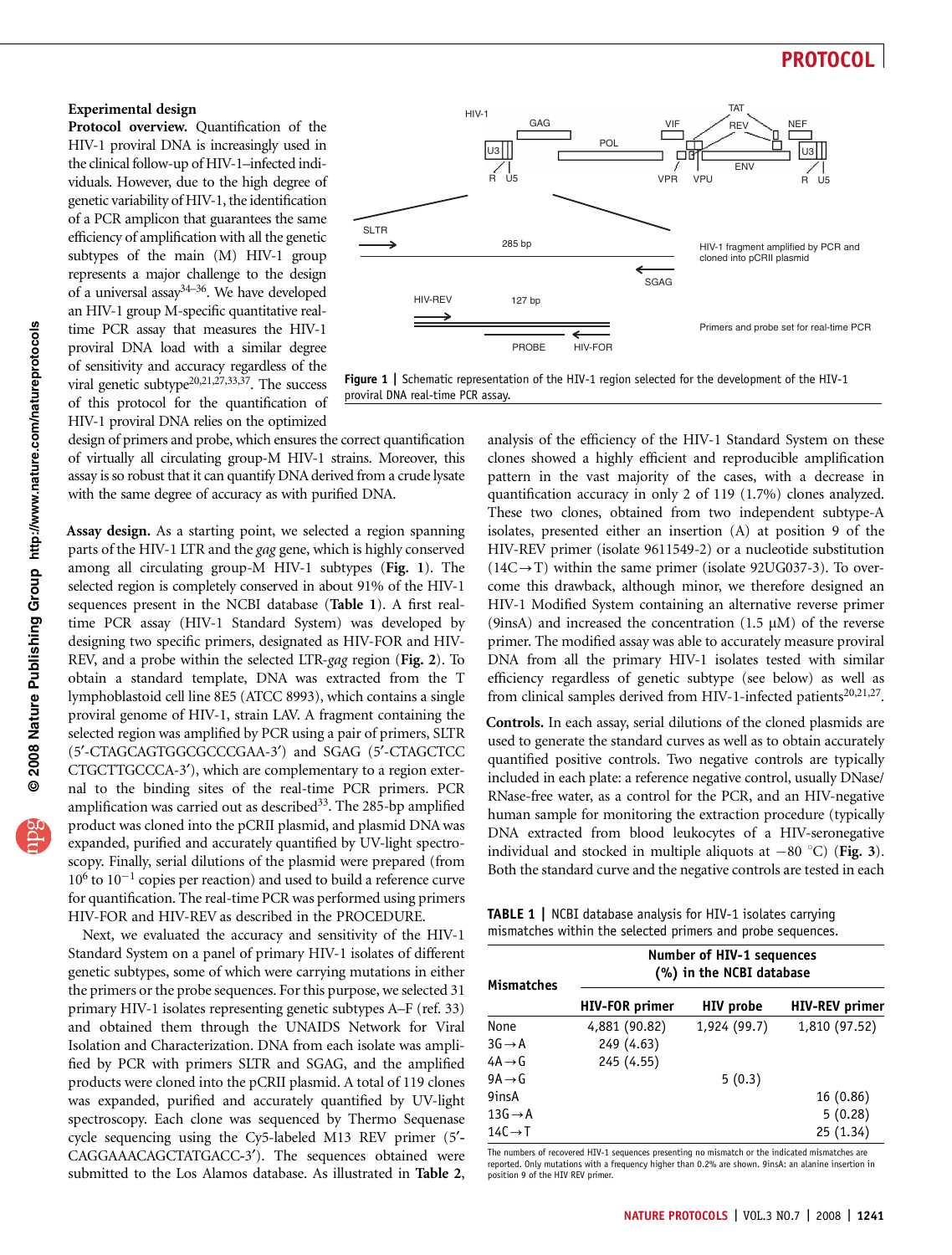experiment. The unknown sample is tested in triplicate to ensure an accurate quantification as well as the highest sensitivity of the assay (equal to 1 viral genome equivalent/reaction). A semilogarithmic plot of log-DNA concentration versus  $C_t$  should yield a Pearson correlation coefficient  $(R^2)$  greater than 0.97. The amount of DNA present in the unknown sample is calculated by interpolation from the standard curve.

DNA extraction. In standard PCR assays, a critical requirement is that the DNA must be free of contaminants such as hemoglobin, polysaccharides, alcohol or high salt concentrations, as these may interfere with the PCR. In our protocol, we employ two different methods to prepare DNA: extraction with phenol–chloroform or lysis buffer B (see PROCEDURE below). Strikingly, although the second method does not result in a high degree of DNA purification, the robustness of our real-time assays permits to overcome the interference of potential contaminants like detergents, salts, proteins or even cellular membrane fragments. The great advantage of the crude lysis method is that quantification is obtained directly from the cellular extract without any intermediate step of DNA purification that might lead to variable and unpredictable levels of DNA loss.

Cell number assessment and normalization. An essential requirement for a bona fide absolute quantification of proviral HIV-1 DNA in clinical samples is the assessment of the number of human cells present in the samples before the DNA extraction step. To normalize each clinical sample for human genomic DNA content (i.e., number of cells), we have designed and developed an additional real-time PCR assay that must be performed on each sample to measure the copy number of a single-copy human gene, CCR5, located on chromosome 3. The CCR5 amplicon was chosen in a region of the CCR5 gene (nt. 3,175–3,255) that is highly conserved among all human ethnic groups. The CCR5 assay permits to determine the number of human cells initially present in each clinical sample with high degree of accuracy. Furthermore, the measurement of CCR5 copy numbers serves as internal control for PCR artifacts (i.e., the presence of inhibitors of the amplification reaction). It should be noted that the quantification of the CCR5 gene copy number has to be performed separately from the HIV-1 system because these two assays have not yet been standardized in a multiplex format (single-tube reaction).

Primer design. There are numerous software packages available for PCR primer design, some freely available and some commercial. When designing a new assay, the major goal is achieving the highest

TABLE 2 | Evaluation of the accuracy of the HIV-1 quantification system using isolates belonging to various HIV-1 subtypes.

| Isolate (subtype) | <b>Mismatches</b>  |                    |                     | Accuracy <sup>a</sup> |
|-------------------|--------------------|--------------------|---------------------|-----------------------|
|                   | <b>HIV-FOR</b>     | <b>HIV</b> probe   | <b>HIV-REV</b>      |                       |
| 92RW009-2 (A)     | $3G \rightarrow A$ |                    |                     | 1.0                   |
| 92TH014-1 (B)     | $3G \rightarrow A$ |                    |                     | 1.0                   |
| 953971-1 (D)      | $4A \rightarrow G$ |                    |                     | 1.0                   |
| 92BR025-12 (C)    | $3G \rightarrow A$ |                    | $13G \rightarrow A$ | 0.9                   |
| 92BR016-3 (E)     |                    | $9A \rightarrow G$ |                     | 0.8                   |
| 9611549-2 (A)     |                    |                    | 9insA               | 0.3                   |
| 92UG037-3 (A)     |                    |                    | $14C \rightarrow T$ | 0.2                   |
|                   |                    |                    |                     |                       |

<sup>a</sup>Accuracy was calculated by dividing the number of copies measured with the standard primer/probe combinations by the number of copies measured with the fully matched primer and probe combination specific for each mutation. Accuracy did not vary regardless of the starting amount of template used  $(10^5, 10^3 \text{ or } 10^2 \text{ genome equivalents per reaction}).$ 



**Figure 2** | Flow chart illustrating the various steps toward the setup of the HIV-1 proviral DNA quantification assay.

possible efficiency and sensitivity, avoiding the formation of primer dimers. To maximize specificity, DNA primers should be between 15 and 25 bases long, with a G/C content of approximately 50%. Primers that may form secondary structures (i.e., inverted repeats) or with sequence complementarity at the 3' ends, which could result in dimer formation, should be avoided. Owing to competition between intermolecular (primer-template, probe-target) hybridization and intramolecular hybridization, inverse repeats can cause inefficient priming and probing of the target sequence. The PCR can completely fail because of the formation of stable hairpins at the binding region, or inside the amplicon in general. Primer dimers have a negative  $\Delta G$  value, so primers should be chosen with a value that is not more negative than  $-10$  kcal mol<sup>-1</sup>. The 3' terminal position is essential for the control of mispriming during the PCR. Primers with one or more G or C residues at the 3' end will have increased binding efficiency due to the stronger hydrogen bonding of G/C residues. The presence of a G or C at the 3' end also helps to improve the efficiency of priming by minimizing the mispriming phenomena that might occur. However, an excess of G and C at the primer 3' that may cause clamping should be avoided because ambiguous binding of oligonucleotides to the target site could result in misprimed elongation ('slippage effect'). A reasonable compromise is to include no more than 2 or 3  $G/C$  among the first 5 bases at the primer 3' end. Similarly, long repeats of a single base (i.e., more than 3–4 identical bases in a row, especially G or C) should be avoided, as homopolymeric runs can also cause the 'slippage effect'. In general, the primer concentration for probe-based assays is 200–400 nM.

Probe design. qPCR assays using hydrolysis probes (such as TaqMan) are usually carried out as two-step reactions, with a denaturation step followed by a combined annealing/polymerization step during which fluorescence emission is measured. Most detection systems rely upon binding of the probe to the template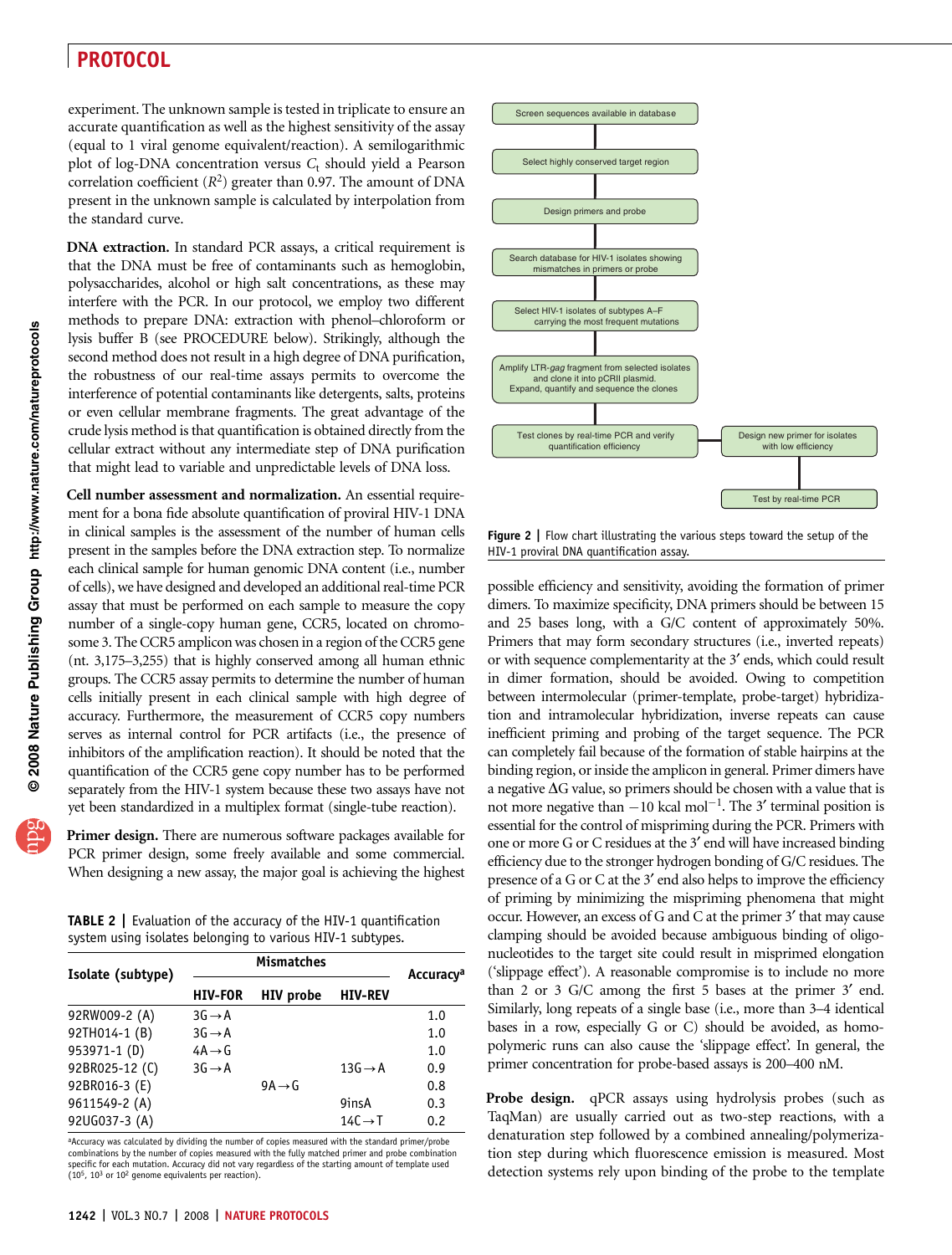before hybridization of the primers. For this reason, the probe  $T<sub>m</sub>$ should be approximately 10  $^{\circ}{\rm C}$  higher than the  $T_{\rm m}$  of the primers, usually within the  $68-70$  °C range. The probe should be designed with the 5<sup>'</sup> end as close as possible to the 3<sup>'</sup> end of one of the primers, but without overlap. This ensures rapid cleavage by the polymerase. The probe should be no more than 30 nucleotides in length to maximize quenching, with a G/C content of approximately 50%. If the target sequence is AT rich, analogs such as minor groove binders (MGB; Applied Biosystems) should be incorporated. MGBs are dsDNA-binding agents that are attached to the 3¢ end of TaqMan probes and stabilize the hybridization reaction. This allows for the design of shorter probes, which increases design flexibility. As guanine (G) can naturally quench fluorescence, it should not be present as the 5' base. When placed in this position, G would continue to quench the reporter dye after cleavage, resulting in reduced fluorescence values (DR) and, therefore, reduced sensitivity. Any runs of four or more identical nucleotides, especially G, should be avoided because they could affect the secondary structure of the probe and reduce hybridization efficiency.

# MATERIALS

- REAGENTS
- .KCl (JT Baker, 0208)
- .HCl (Merck, K 34071617)
- .MgCl2 (AppliChem, A4425) .Tween-20 (AppliChem, A1389)
- 
- .Nonidet-P40 (AppliChem, A1694)
- .Proteinase K (BDH, 390973P)
- .Polyoxyethylene 10 Lauryl ether (Sigma, P-9769)
- $\cdot$  Phenol (BDH, 43675 4G)
- .Chloroform (BDH, 100776B)
- .Isoamyl alcohol (AppliChem, A0875)
- .Isopropyl alcohol (BDH, 102246L)
- $\cdot$ NaCl (BDH, 443827W)
- .Glycogen (AppliChem, A2168)
- .Ethanol (Merck, K37727483)
- .Tris (BDH, 194855RT)
- .EDTA (AppliChem, A1104)
- .Human Genomic DNA from healthy donor
- .Viral DNA from T lymphoblastoid cell line 8E5 (ATCC, 8993)
- .DNase/RNase free water (Bioline, BIO-38030)
- .TOPO TA Cloning kit (with pCR2.1) (Invitrogen, KNM4500-40)
- · QIAprep Spin Miniprep kit (Qiagen, 27106) ▲ CRITICAL This kit can be used to purify plasmid DNA from bacterial cultures. For preparation of plasmid DNA, other suitable kits can be used; other purification methods that generate high-quality DNA are also acceptable.
- · Primers 100 µM (see Table 3) (PRIMM, Biotech's Oligonucleotide Synthesis Services). Primers can be synthesized by most vendors

### **PROCEDURE**

### Lysis of samples for DNA extraction

1| The lysis procedure can be performed using option A (for blood cells and tissues) or option B (for purified peripheral blood mononuclear cells (PBMC) or cell lines).

### (A) Lysis of biological samples (blood cells and tissues) TIMING 30 min

- (i) Pipette 450  $\mu$ l of Florence Buffer and 50  $\mu$ l of Proteinase K (0.1 mg m $\lfloor -1 \rfloor$  into each tube containing a dry pellet of cells  $(10^6 - 10^7)$ .
- (ii) Vortex and incubate tubes at 56 $\degree$ C overnight.
- (iii) Lysates from blood cells and tissues must now be subjected to genomic DNA extraction as described in Steps 2–16.



Figure 3 | Amplification plots obtained with the HIV-1 plasmid control (shown in red), uninfected human genomic DNA (hDNA; green) and a no-template control (NTC; blue). The horizontal black line denotes the threshold of background fluorescence. Three different controls should be included in each experiment: the HIV-1 template, a negative control for the PCR (without template) and a negative control for sample extraction (human genomic DNA). The fluorescence emission curves for the negative controls must remain entirely below the threshold line.

- .VIC-TAMRA-labeled and FAM-MGB-labeled probes (see Table 3) (Applied Biosystems)  $\triangle$  CRITICAL Primers and probes should be ordered at different times, requesting the manufacturer to avoid lyophilization, as this can result in cross-contamination. Stock solutions should be prepared with DNase/RNase-free water and aliquoted to avoid whole batch-contamination and repeated freeze/ thawing cycles. Probes should be protected from light and stored at  $-20$  °C, either as lyophilized salt or as a  $5 \mu M$  forward and reverse PCR primers, at 10  $\mu$ M or as a stock at 10 $\times$  working concentration solution. Long-term storage of stock solutions is variable, ranging from 6 months to several years. .Absolute QPCR ROX master mix (ABgene, AB1138/B)
- EQUIPMENT
- .Microcentrifuge
- .Thermomixer
- .Primer Express software (Applied Biosystems)
- .Oligo 6 software (Molecular Biology Insights)
- .Nanodrop ND-1000 spectrofotometer
- .ABI 7700 Real-Time PCR System thermocycler (Applied Biosystems)
- <sup>m</sup> CRITICAL Other real-time PCR thermocyclers may also be used. .Thermofast 96 semi-skirted plates (ABgene, AB0900)
- 
- .Ultraclear cup strips (ABgene, AB0866)
- REAGENT SETUP

Florence buffer 100 mM KCl, 10 mM Tris-HCl, pH 8.3, 2.5 mM MgCl<sub>2</sub>, 0.5% (vol/vol) Tween-20 and 0.5% (vol/vol) of N-P40. It can be stored at room temperature (RT;  $\sim$  25 °C) for at least 6 months.

Lysis buffer (B) Tris-HCl, pH 8, 10mM, and Polyoxyethylen 10 Lauryl-ether 0.1% (vol/vol). It can be stored at RT for at least 6 months. AE buffer Tris 5mM; EDTA 0.5mM.

|                        | <b>TABLE 3</b>   Primers and probe sequences for the CCR5 and HIV-1 |  |  |
|------------------------|---------------------------------------------------------------------|--|--|
| real-time PCR systems. |                                                                     |  |  |

| Assay            | Sequence $5' \rightarrow 3'$  |  |  |
|------------------|-------------------------------|--|--|
| CCR <sub>5</sub> |                               |  |  |
| Forward          | ATGATTCCTGGGAGAGACGC          |  |  |
| Probe            | VIC-AACACAGCCACCACCCAAGTGATCA |  |  |
| Reverse          | AGCCAGGACGGTCACCTT            |  |  |
| $HIV-1$          |                               |  |  |
| Forward          | <b>TACTGACGCTCTCGCACC</b>     |  |  |
| Probe            | FAM-CTCTCTCCTTCTAGCCTC        |  |  |
| Reverse          | TCTCGACGCAGGACTCG             |  |  |
| Reverse 9insA    | TCTCGACGCAAGGACTCG            |  |  |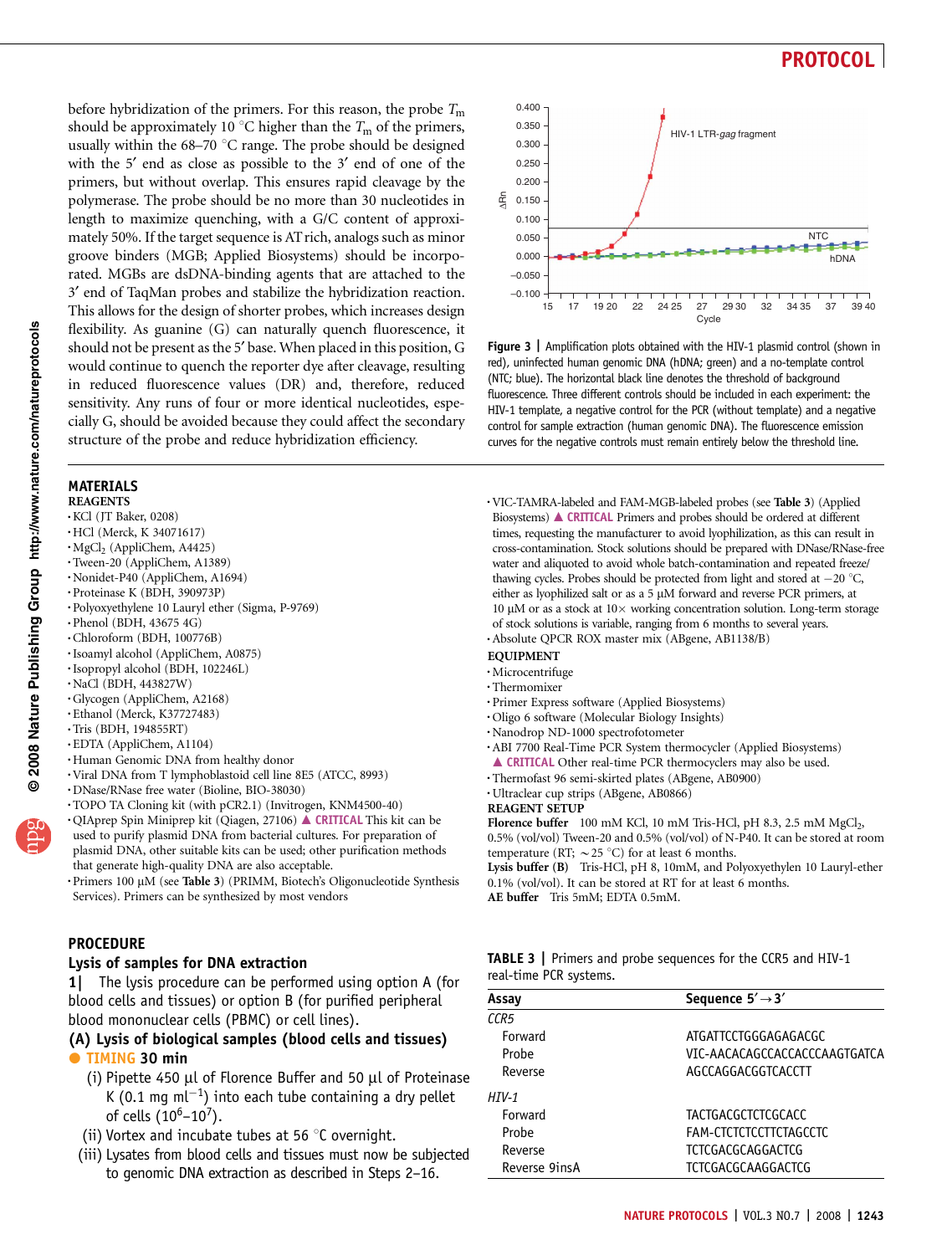### (B) Lysis of biological samples (purified PBMC or cell lines)  $\bullet$  TIMING 2 h 30 min

- (i) Suspend dry pellets of cells (between 1 and  $2 \times 10^6$  cells) in 90 µl of lysis buffer and add 10 µl of Proteinase K  $(0.1 \text{ mg ml}^{-1}).$
- (ii) Incubate at 65  $\degree$ C for 2 h.
- (iii) Incubate at 95  $\degree$ C for 15 min.
- (iv) Lysates from purified PBMCs or cell lines may be further processed for DNA extraction by following Steps 2–16; however, these lysates can alternatively be directly assessed by real-time PCR by proceeding directly to Step 17.

 $\blacksquare$  **PAUSE POINT** The protocol can be stopped at this step. Samples can be stored at 4 °C for 1 week or at  $-20$  °C for several months before testing by the real-time PCR protocols.

### Extraction of genomic DNA  $\bullet$  TIMING 5 h or 2 d

2| Prepare a PCIAA (phenol + cloroform + isoamyl alcohol 25:24:1) solution and dispense 0.5 ml in 1.5-ml Eppendorf tube.

3| Add 0.5 ml of lysate sample (from Step 1A(iii) or 1B(iv)), vortex for 20 s and centrifuge the mixture at 15,000g for 10 min at RT.

▲ CRITICAL STEP Two layers are formed: the upper aqueous phase containing DNA and the lower contaning cellular debris and proteins.

4| Remove the upper layer by pipetting (discarding the lower layer as waste) and transfer into a new 1.5-ml Eppendorf tube with 0.5 ml of PCIAA.

5| Vortex for 20 s and centrifuge at 15,000g for 10 min at RT.

6| Remove the upper layer and transfer it into a new 1.5-ml Eppendorf tube with 0.5 ml of CIAA (cloroform + isoamyl alcohol 24:1) solution.

7| Vortex for 20 s and centrifuge at 15,000g for 10 min at RT.

8| Transfer the supernatant into a new 1.5-ml Eppendorf tube with 445 µl of cold (stored at –20 °C) isopropanol + 50 µl of NaCl 3 M + 5 µl of glycogen (200 ng  $\mu$ l<sup>-1</sup>).

- 9| Invert the tube 10 times (do not vortex).
- **10** Store for a minimum of 2 h at  $-20$  °C. **PAUSE POINT** Protocol can be stopped at this step. Samples can be left overnight at  $-20$  °C or  $-80$  °C.
- **11** Centrifuge samples at 15,000g for 1 h at 4  $\degree$ C.
- **12** Discard the supernatant and add 0.5 ml of cold (stored at  $-20$  °C) ethanol 70%.
- 13| Centrifuge at 18,000g for 15 min at 4  $\degree$ C.
- 14| Discard ethanol by pipetting (remove all traces and drops) and dry at RT for not less than 10 min.
- 15| Add 100 µl of Buffer AE to resuspend DNA.
- **16** Incubate at 56  $\degree$ C for 30 min.

▲ CRITICAL STEP If alternative methods for lysis/extraction have to be used, they should be tested with plasmid dilutions before running the test samples.

**PAUSE POINT** The protocol can be stopped at this step. Samples can be stored at 4  $\degree$ C for up to 1 month before testing for HIV-1 DNA content.

### Preparation of standard curve • TIMING 2 h

17| Measure plasmid DNA concentration by spectrophotometric analysis.

**18** Dilute plasmid stock to a concentration of 50 ng  $\mu$ l<sup>-1</sup> (corresponding to 10<sup>10</sup> copies  $\mu$ l<sup>-1</sup>). **A CRITICAL STEP** For a vector of  $\sim$  3 Kb, the double-stranded DNA concentration of 50 µg ml<sup>-1</sup> corresponds to 1.09  $\times$  10<sup>13</sup> molecules  $ml^{-1}$ .

**19** Prepare a set of serial tenfold dilutions from 10<sup>9</sup> copies  $\mu$ l<sup>-1</sup> to 10<sup>-2</sup> copies  $\mu$ l<sup>-1</sup> as described in **Box 1.**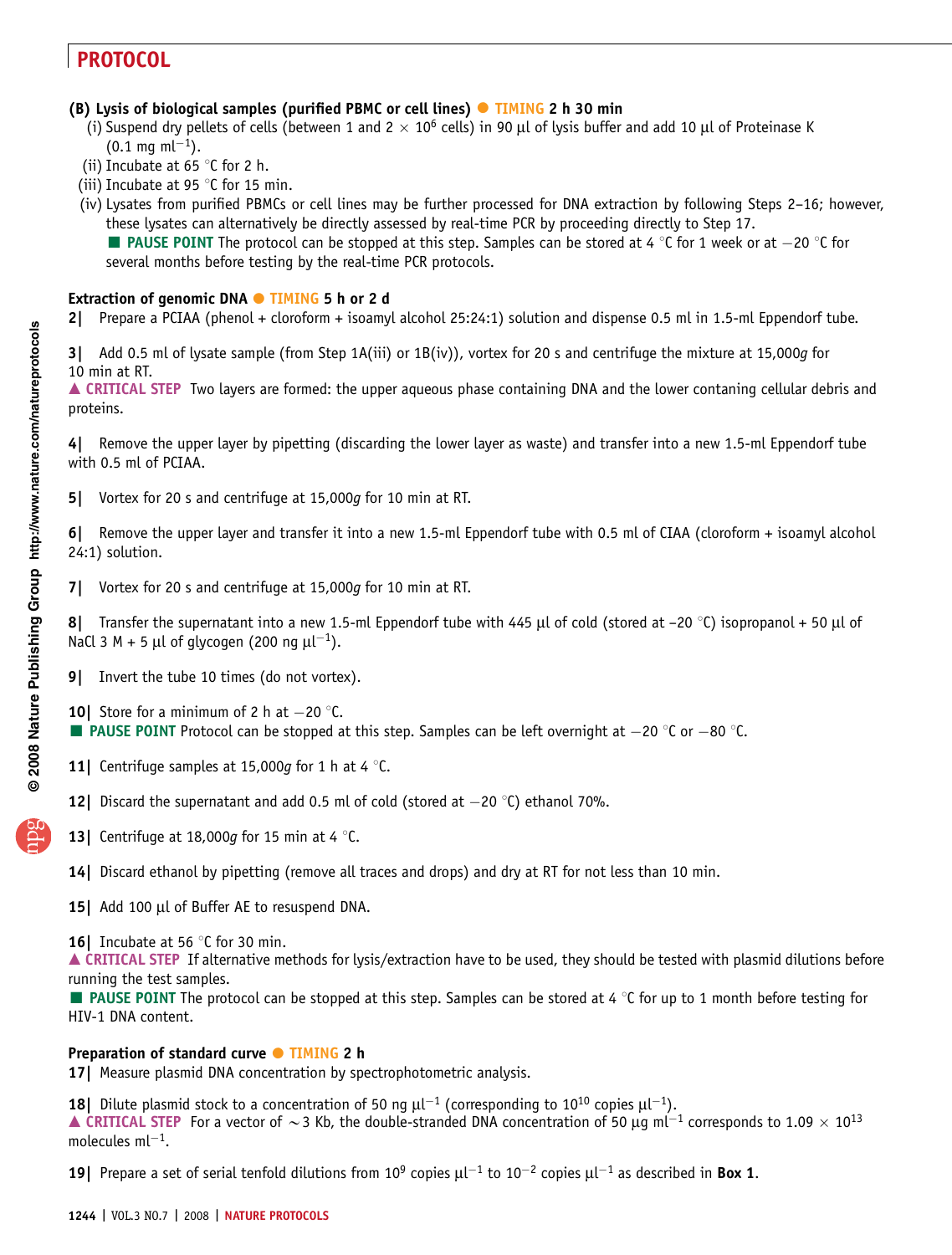# BOX 1 | PREPARATION OF TENFOLD SERIAL DILUTIONS OF PLASMID

1. Dispense 900 µl of AE buffer into twelve 1.5-ml Eppendorf tubes.

2. Transfer 100 µl of the diluted plasmid stock (from Step 18 of PROCEDURE) into a 1.5-ml Eppendorf tube with AE buffer.

3. Invert 30 times (do not vortex).

4. Incubate at 56  $\degree$ C for 5 min.

5. Keep on wet ice for 1 min.

6. For each subsequent dilution, transfer 100 µl of the previous dilution into a new 1.5-ml Eppendorf tube containing 900 µl of AE buffer and then repeat steps 3–6.

▲ CRITICAL STEP To avoid the risk of contamination, dispense first AE buffer into each 1.5-ml Eppendorf tube; prepare one dilution point at a time and remove it immediately from the work area. Wear a clean pair of gloves for each dilution.

 $\blacksquare$  PAUSE POINT Plasmid dilutions can to be stored at 4 °C for up to 1 week until the necessary controls on repeatability and reproducibility of the standard curve are performed. Each dilution can be divided in small aliquots (50 µl) and stored at  $-20$  or  $-80$  °C for several months.

#### Preparation and execution of the real-time PCR assays  $\bullet$  TIMING 3 h

20| In a clean reservoir, assemble the PCR master mix as described in Table 4. Prepare a single reaction mix for n numbers of samples to be tested. Two negative controls (one without DNA and one with HIV-negative DNA) and a series of dilutions of reference DNA (CCR5 or HIV plasmids) should always be tested in parallel to the test samples.

▲ CRITICAL STEP For CCR5 quantification, use the CCR5 primers and probe; for the HIV-1 Standard System, use primers HIV-FOR and HIV-REV at 300 nM; for the HIV-1 Modified System, the final concentrations are HIV-FOR, 300 nM; HIV-REV, 1,500 nM; HIV-9insA, 300 nM (all the sequences are reported in Table 3).

21| Pipette 15  $\mu$ l of the above mix (from Step 20) into each well of a 96-well microplate.

▲ CRITICAL STEP We recommend testing samples in triplicate for accurate quantification. To avoid the risk of sample contamination, load all replicates vertically, and when each strip is completed, seal it immediately using flat caps. Load the reference standards only after having loaded and sealed the test samples.

22| Spin the microplates if necessary to remove drops and air bubbles.

▲ CRITICAL STEP We recommend the use of flat caps and not plastic foil covers to prevent cross-contamination among samples and/or plasmid standards.

23 Run the real-time PCR using the following thermocycle program: 95 °C for 15 min (activation of AmpliTag Enzyme in the Taqman MasterMix); 40 cycles of 95 °C for 15 s (denaturing template), 60 °C for 1 min (primer annealing and template extension).

24 Plot the  $C_t$  versus log-concentration for the serial dilutions of the reference DNA to generate a standard curve. The Excel software can be used to produce this plot (using the formula  $y = ax + b$ , where a defines the slope and b the intercept of the log concentration) and calculate the Pearson correlation coefficient  $(R^2)$ , which defines how well the standard fits to a straight line.

**25** Calculate sample concentration from this plot, knowing the test sample's  $C_t$ . ? TROUBLESHOOTING

#### **O** TIMING

Step 1A, lysis procedure of blood cells and tissues: 30 min (+ incubation time) Step 1B, lysis procedure of purified PBMC or cell lines: 2 h 30 min Steps 2–16, extraction procedure (after 1A): 5 h or 2 d (optional) Steps 17–19, preparation of standard curve: 2 h Steps 20–25, real-time PCR assay and data analysis: 3 h Note: A complete quantification of the HIV-1 proviral DNA load employing Step 1B lysis procedure and Steps 20–25 for the determination of the sample's cell number (CCR5 assay) and HIV-1 load (HIV-1 Standard or Modified Assays) requires one full day of work.

#### ? TROUBLESHOOTING

Troubleshooting advice can be found in Table 5.

TABLE 4 | PCR mix setup.

| Reagents                    | Amount per well |  |  |
|-----------------------------|-----------------|--|--|
| Master mix                  | $12.5$ µl       |  |  |
| Forward primer (10 $\mu$ M) | $0.75$ µl       |  |  |
| Reverse primer $(10 \mu M)$ | $0.75$ µl       |  |  |
| Probe $(5 \mu M)$           | $1.0$ $\mu$     |  |  |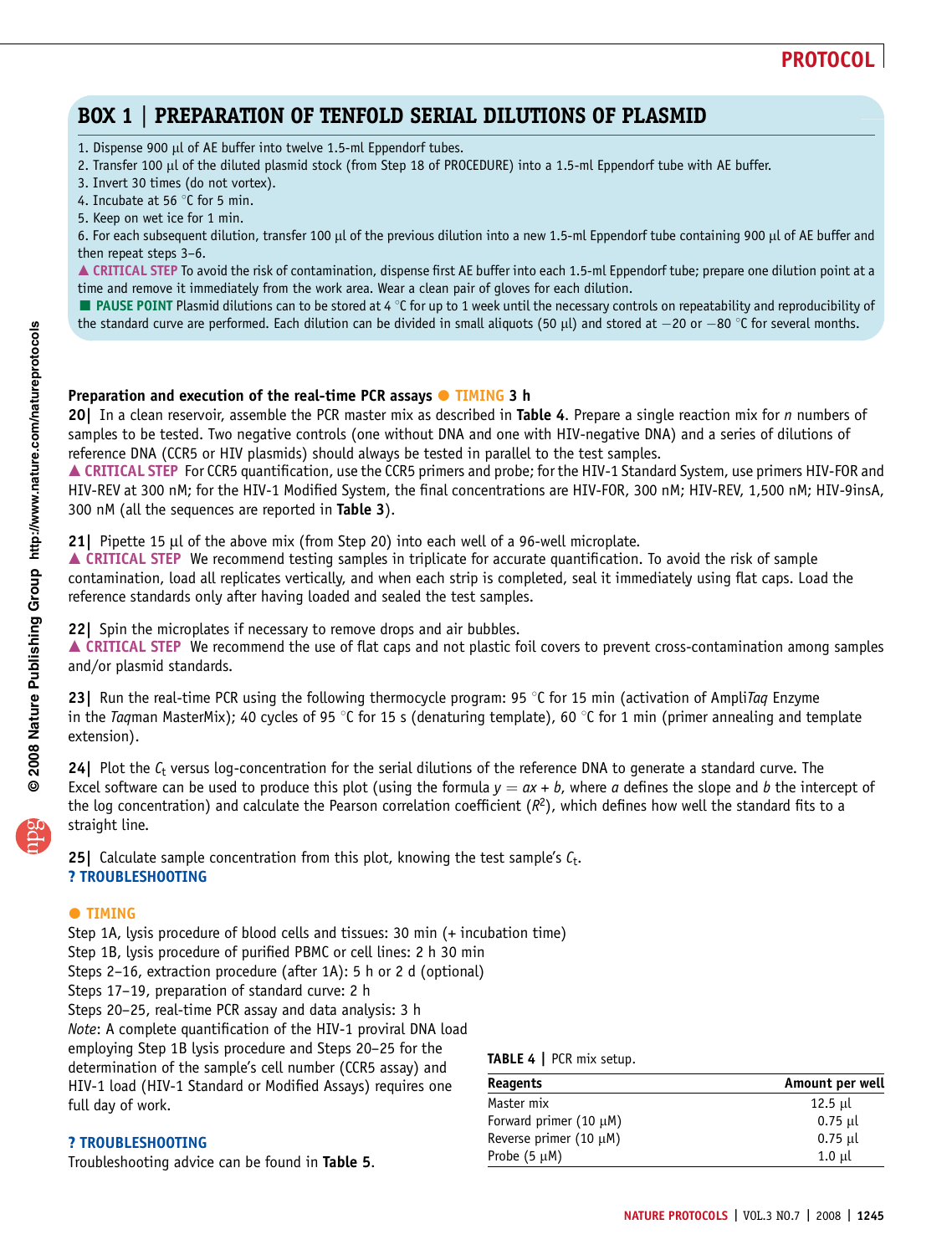#### TABLE 5 | Troubleshooting table.

| Problem                                                      | Possible reason                                               | <b>Solution</b>                                                                                                 |  |
|--------------------------------------------------------------|---------------------------------------------------------------|-----------------------------------------------------------------------------------------------------------------|--|
| Undetectable signal                                          | Primer or probe are missing from the PCR mix                  | Repeat the run                                                                                                  |  |
|                                                              | Primers or probe are degraded                                 | Resynthesize primers or probe                                                                                   |  |
|                                                              | Sample is degraded                                            | Restart extraction with new sample aliquot                                                                      |  |
|                                                              | Hot-start DNA polymerase was not activated                    | Ensure that the appropriate initial incubation at 95 $\degree$ C was<br>performed                               |  |
|                                                              | Template concentration is too high                            | Dilute template and repeat the run                                                                              |  |
| Replicates show high variability Samples are not warm enough |                                                               | Before loading, maintain sample for 10 min at 95 $\degree$ C and<br>for 2 min on ice                            |  |
|                                                              | Poor pipetting                                                | Control pipette calibration                                                                                     |  |
|                                                              | Presence of PCR inhibitors                                    | Reextract sample with phenol-chloroform                                                                         |  |
| $C_t$ recorded in blank NTC                                  | Reagent contamination                                         | Use fresh reagents                                                                                              |  |
|                                                              | Environmental contamination                                   | Use detergents that hydrolyze and degrade DNA to remove all<br>residual DNA from pipettes, centrifuges and hood |  |
|                                                              | Instrument contamination                                      | Use exclusively filter pipette tips                                                                             |  |
| High background                                              | Malfunctioning fluorophore in probe<br>(reporter or quencher) | Resynthesize probe                                                                                              |  |

**@** 2008 Nature Publishing Group http://www.nature.com/natureprotocols **w w//: ptt h puor G gni hsil buP er ut a N8002** apg

A complete lack of HIV-1 detection or an inaccurate quantification of proviral HIV-1 DNA (poor reproducibility of replicates) is often due to the low quality or quantitative inadequacy of the DNA within the test sample. Therefore, it is strongly recommended to run the CCR5 assay before performing the HIV-1 quantification, as this assay can provide two critical pieces of information: first, the amplification of the CCR5 gene permits the verification in advance of the quality of the material under examination (e.g., the presence of PCR inhibitors); second, the quantification of the CCR5 products permits the assessment of the number of cells present in the sample and, as a consequence, the sensitivity of the HIV-1 proviral load quantification. If the sample contains more then 150,000 cells per reaction, a predilution step is recommended, especially when the crude lysate protocol is used. If the sample contains less than 1,000 cells per reaction, a concentration step is recommended because the level of sensitivity of the test ( $\geq 1,000$ HIV-1 genome equivalent per 1,000,000 cells) is not sufficient.

#### ANTICIPATED RESULTS

Analysis of the data from the standard curve can provide substantial information about the assay. For this reason, assays should be initially validated on serial dilutions of highquality plasmid DNA. The standard curve is constructed from a measure of  $C_t$  (y axis) against log template quantity (x axis); the  $C_t$  of unknown samples can then be compared to this curve



Figure 4 | Standard curves for the CCR5 and the HIV-1 real-time PCR assays. (a) CCR5 ( $\blacklozenge$  y = -3.48 log(x) + 38.197;  $R^2$  = 0.999). (b) HIV-1  $({\triangle} y = -3.46 \text{ log}(x) + 39.261 R^2 = 0.999)$ . The addition of human genomic DNA up to a concentration of 1  $\mu$ g per reaction failed to interfere with HIV-1 quantification ( $\Box$  y = -3.25 log(x) + 38.239;  $R^2 = 0.999$ ).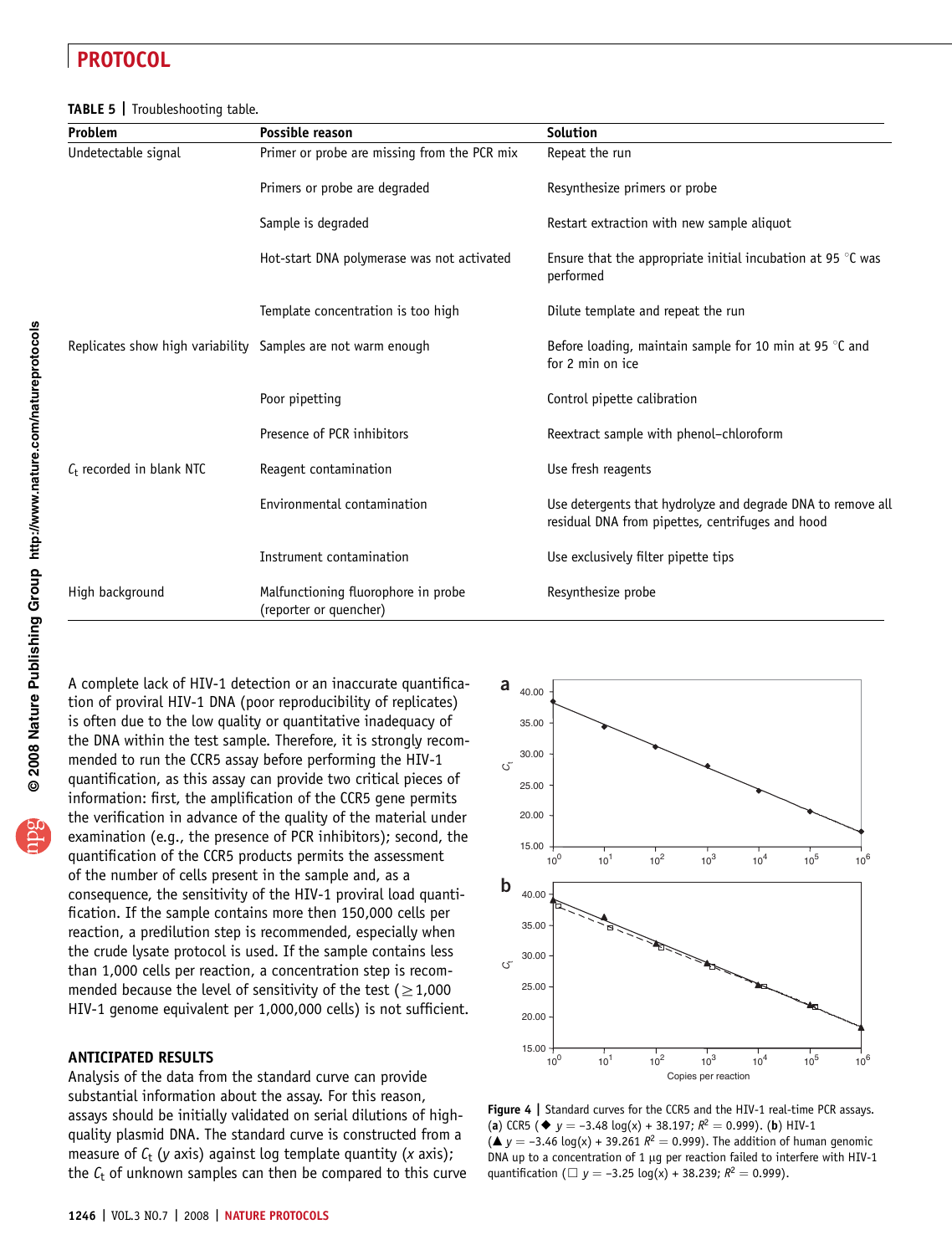Figure 5 | Effects of HIV-1 genetic variability on HIV-1 load quantification. (a) Standard curves obtained using the standard primers and probe combination for the HIV-1 reference plasmid  $({\triangle} y = -3.46 \text{ log}(x) + 39.26; R^2 = 0.999)$ , the plasmid from HIVBR025 clone 12 containing the 13G $\rightarrow$ A mutation ( $\Diamond$  y = -3.48 log(x) + 39.34;  $R^2 = 0.999$ ), the plasmid from HIVUG037 clone 1 containing the 14C $\rightarrow$ T mutation (x y =  $-3.56 \log(x) + 40.12$ ;  $R^2 = 0.997$ ) and the plasmid from HIV9611459 clone 2 containing the A insertion at position 9 ( $\Box$  y = -3.55 log(x) + 41.19;  $R^2 = 0.992$ ). (**b** and **c**) Comparison between standard curves generated by using the standard mix ( $\diamond$ ) and the modified mix ( $\blacklozenge$ ) for (b) plasmid from HIVUG037 clone 1 containing the 14C $\rightarrow$ T mutation ( $\Diamond$  y = -3.56 log(x) +



40.122;  $R^2 = 0.997$ ;  $\bullet v = -3.54 \log(x) + 39.51$ ;  $R^2 = 0.999$ ) or (c) plasmid from HIV9611459 clone 2 containing the A insertion at position 9  $(\diamondsuit \gamma = -3.55 \log(x) + 41.198 R^2 = 0.992$ ;  $\blacklozenge \gamma = -3.61 \log(x) + 39.553 R^2 = 0.999$ ). The standard curve obtained with the HIV-1 reference plasmid using the modified mix ( $\Delta y = -3.55 \log(x) + 38.79$ ;  $R^2 = 0.999$ ) was included in both graphs **b** and **c** for comparison.

to determine the amount of DNA. On the instrument software, use the plate setup facility and define the appropriate wells as 'standards' and specify the concentration in those wells. The standard curve is then constructed automatically. It is realistic to expect a linear dynamic range of at least 6 logs with highly reproducible quantification; this defines the working dynamic range for the assay. One measure of the assay efficiency is obtained by comparison of the relative  $C_t$  values for subsequent dilutions of sample. The efficiency of the reaction can be calculated by the equation  $E = 10^{(-1/\text{slope})} - 1$ . The efficiency of the PCR should be as close as possible to 100%, corresponding to a doubling of the target amplicon at each cycle. Using this measure, an assay of 100% efficiency will result in a standard curve with a gradient of  $-3.323$  (also see, http://www.gene-quantification.de/ efficiency.html). The optimized assay will result in a standard curve with a slope between  $-3.2$  and  $-3.5$ . Reproducibility of the replicate reactions also reflects assay stability, with  $R^2$  values of 0.98 or above being indicative of a stable and reliable assay. The intercept on the  $C_t$  axis indicates the  $C_t$  at which a single unit of template concentration would be detected and is therefore an indication of the sensitivity of the assay. Figure 4a shows the standard curve of CCR5 assay: the equation

| CCR5<br><b>Sample</b> |                      |             |                    | <b>HIV-1</b>                            |  |
|-----------------------|----------------------|-------------|--------------------|-----------------------------------------|--|
|                       | $C_t$ ( $\pm$ SD)    | Cell number | $C_t$ ( $\pm$ SD)  | HIV-1 genomes per 10 <sup>5</sup> cells |  |
| $\mathbf{1}$          |                      |             |                    |                                         |  |
| Method A              | 22.20 $(\pm 0.16)$   | 45,387      | 22.73 $(\pm 0.07)$ | 139,363                                 |  |
| Method B              | $22.25 \ (\pm 0.11)$ | 43,996      | 23.06 $(\pm 0.11)$ | 117,114                                 |  |
| $\overline{c}$        |                      |             |                    |                                         |  |
| Method A              | 23.02 $(\pm 0.16)$   | 25,833      | 26.94 $(\pm 0.13)$ | 14,208                                  |  |
| Method B              | 23.09 $(\pm 0.21)$   | 24,613      | 27.02 $(\pm 0.40)$ | 14,211                                  |  |
| 3                     |                      |             |                    |                                         |  |
| Method A              | 23.92 $(\pm 0.18)$   | 13,817      | 28.09 (±0.22)      | 12,235                                  |  |
| Method B              | 24.23 $(\pm 0.06)$   | 11,151      | 28.40 $(\pm 0.03)$ | 12,345                                  |  |
| 4                     |                      |             |                    |                                         |  |
| Method A              | 22.67 $(\pm 0.03)$   | 32,793      | 33.20 (±0.32)      | 164                                     |  |
| Method B              | 22.89 $(\pm 0.11)$   | 28,263      | 33.24 (±0.57)      | 185                                     |  |
| 5                     |                      |             |                    |                                         |  |
| Method A              | $24.04 \ (\pm 0.06)$ | 12,717      | 34.68 $(\pm 0.44)$ | 156                                     |  |
| Method B              | $24.05 \ (\pm 0.01)$ | 12,926      | 34.77 $(\pm 1.17)$ | 148                                     |  |
| 6                     |                      |             |                    |                                         |  |
| Method A              | 22.98 $(\pm 0.05)$   | 26,558      | 37.61 $(\pm 1.96)$ | 10                                      |  |
| Method B              | 22.95 $(\pm 0.28)$   | 27,115      | 36.85 $(\pm 1.08)$ | 17                                      |  |

TABLE 6 | Comparison between real-time PCR results obtained with DNA extracted by the chloroform–phenol method (A) or by the crude lysate method (B) in a panel of clinical samples (1–6).